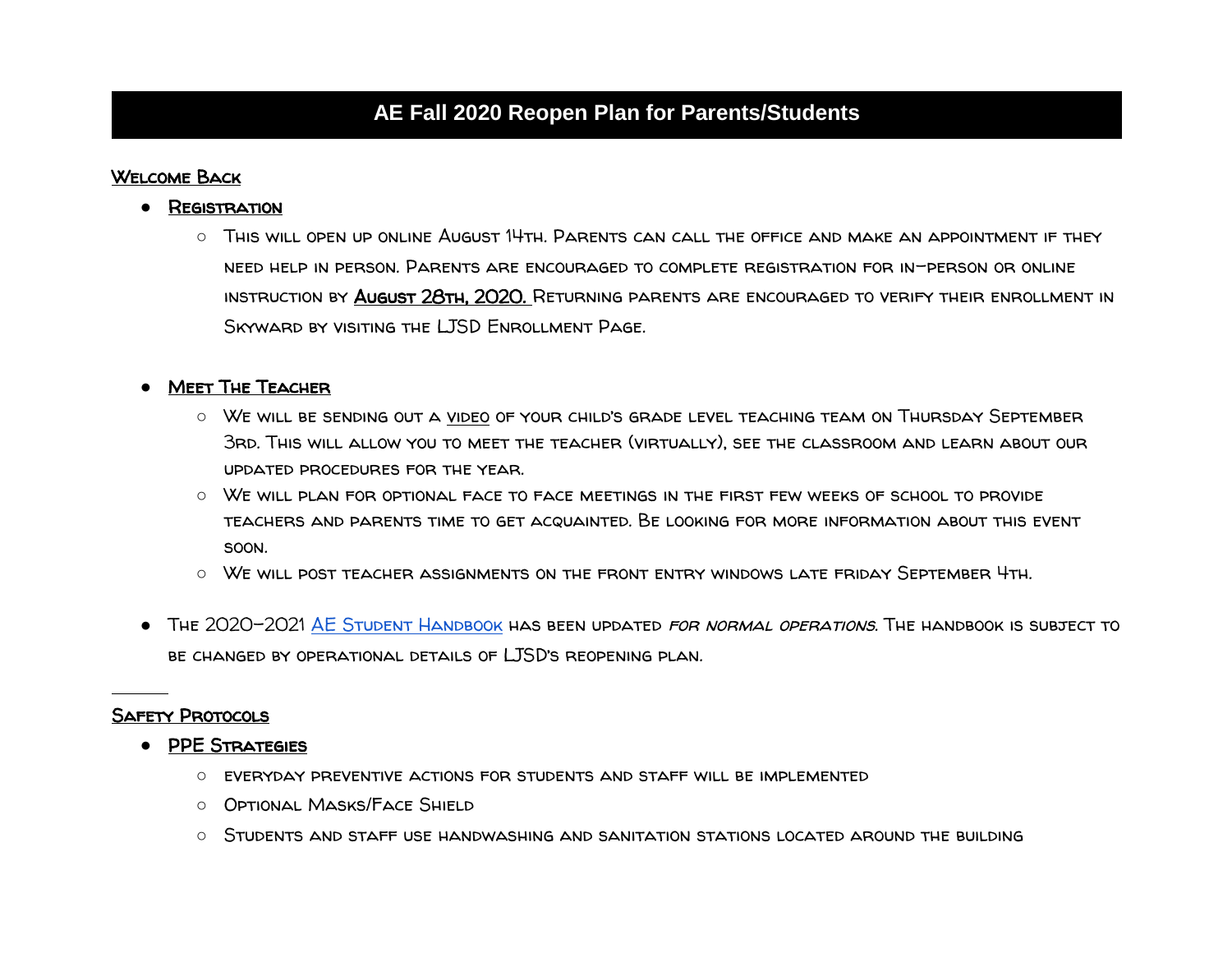#### ● Student/Family Responsibilities:

- $\circ$  If you have tested positive or have been confirmed to have COVID-19:
	- Do not attend school.
	- NOTIFY YOUR SCHOOL OF THE POSITIVE TEST AND YOUR STUDENT'S NEED TO BE ABSENT.
	- STUDENTS WHO HAVE TESTED POSITIVE FOR COVID-19 OR WHO HAVE NOT BEEN TESTED BUT WERE directed to stay home may return to school under the following conditions [\(per CDC](https://www.cdc.gov/coronavirus/2019-ncov/if-you-are-sick/end-home-isolation.html)  [guidance\)](https://www.cdc.gov/coronavirus/2019-ncov/if-you-are-sick/end-home-isolation.html):
		- At least 10 days since symptoms first appeared AND
		- AT LEAST 24 HOURS WITH NO FEVER WITHOUT THE USE OF FEVER-REDUCING MEDICATIONS AND
		- SYMPTOMS HAVE IMPROVED.

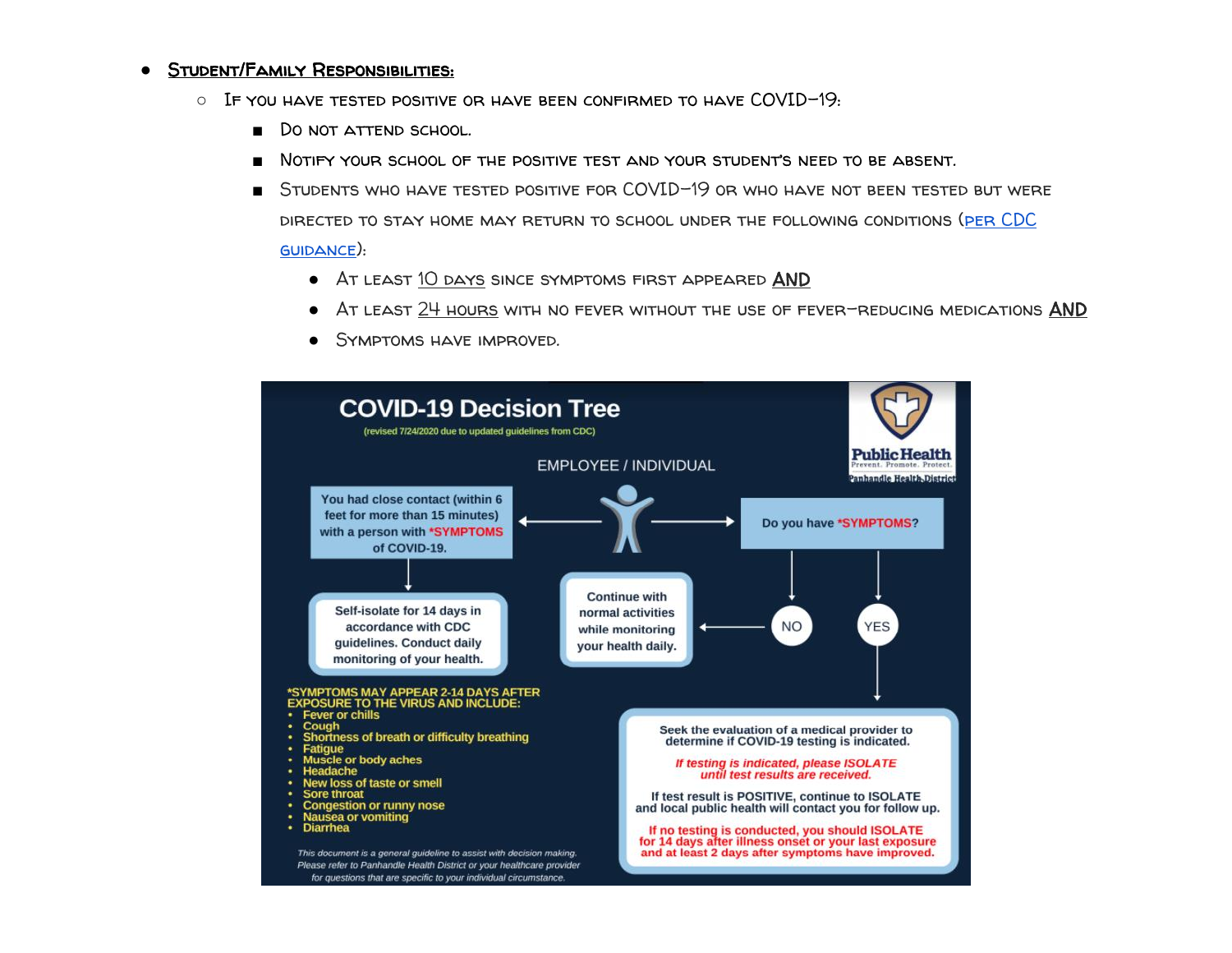#### ● Classroom

- Staff and students trained in the areas of physical distancing and handwashing
- Disinfect desks, keyboards, and screens
	- Schedule desk sanitation during school day at appropriate transitions
	- Custodial staff routinely clean highly touched surfaces in evenings
- $\circ$  Desks -- arranged to account for physical distancing (6ft 1)
- Integrate good hygiene practices into instruction and classroom expectations
- Limit the use of shared materials and spaces
	- Keep student belongings separate
	- Avoid sharing supplies
	- Avoid sharing electronic devices, toys, books, and other games or learning aids
	- **AVOID SHARING OF MUSIC INSTRUMENTS**
- Students and staff use personal water bottles
- Every teacher will have Google Classroom set up for their classroom

#### Chromebook Check out Procedure:

O WE PLAN TO CHECK OUT DEVICES TO STUDENTS IN LAKELAND ONLINE ACADEMY ONLY ON THURSDAY. September 3rd 7:00 a.m. to 5:00 p.m.

#### Field Trips

● There will be no field trips during the 2020-2021 school year. Efforts will be made by instructional staff to use digital resources to explore places, industries or other out-of-school experiences that WOULD SUPPORT STUDENT LEARNING.

#### ● Drop Off/Pick-Up Protocols

- $\circ$  Students will arrive and enter the building to head to their classroom. There will be NO 8:45-9:00 recess or supervision for early arrivals.
- $\circ$  . If your child does not ride a bus please plan to have them arrive as close to  $9:00$  as possible. If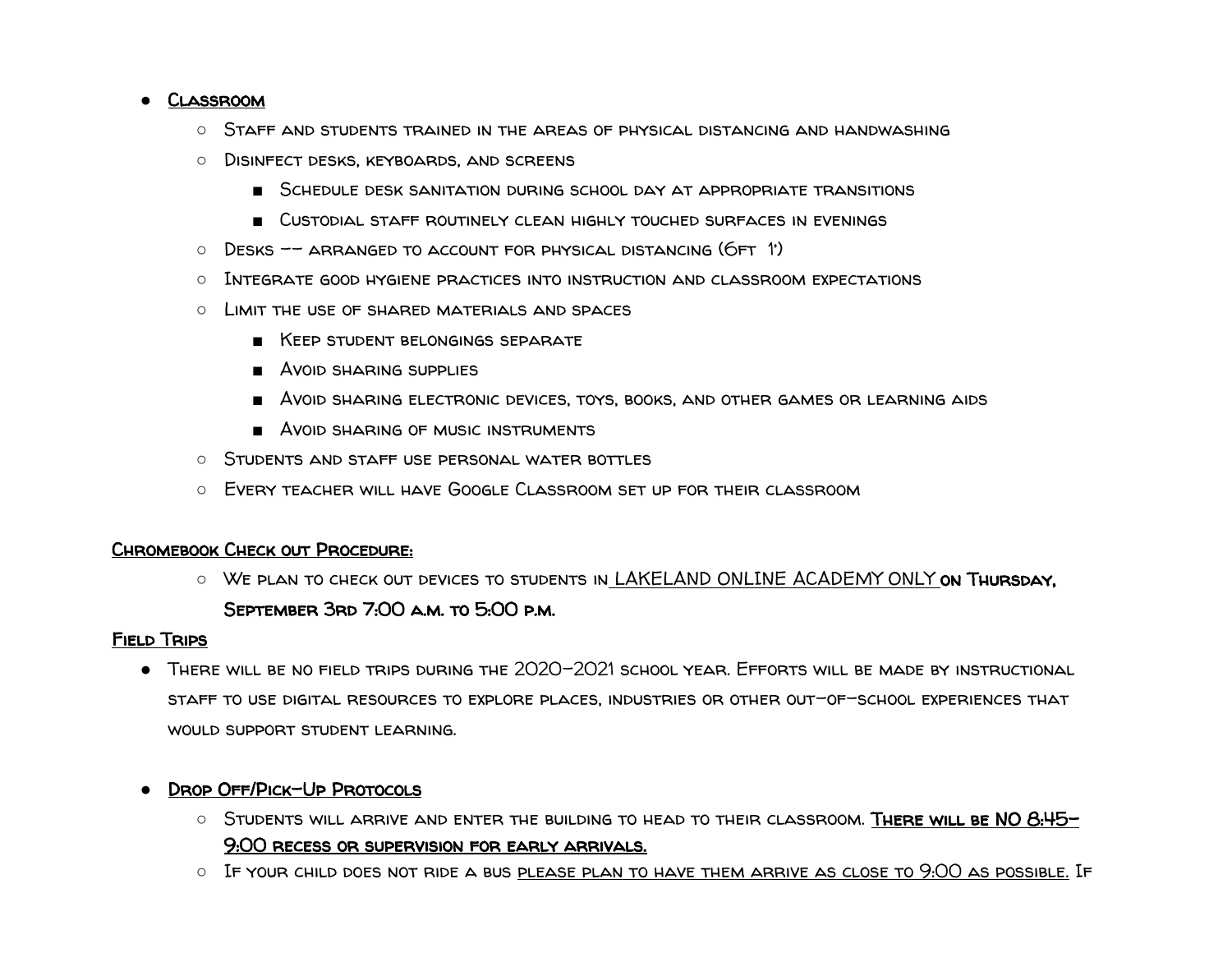they are eating breakfast they will enter through front doors and get a grab and go breakfast and eat in the classroom

- If student rides a bus when buses arrive they will not unload until the previous bus has unloaded their students and they are inside the classroom
- [School Map](https://drive.google.com/file/d/0B0xvvy1_NkGmakgtaHc1a3o0WEplVjdaeUx0cmNteDBZT3pz/view?usp=sharing)
	- Kindergarten enter and exit through the bus loop doors
	- 1st grade through playground doors
	- 2ND GRADE THROUGH TUNNEL DOORS
	- 3rd-6th grade through outside classroom doors
- Pick up times will be staggered at the end of the day for all students

#### ● Office Strategies And Other Non-Instructional Spaces

- $\circ$  Maintain  $6$  Ft. distance when possible (floor stickers)
- Plexi-Glass guards placed at:
	- Counters where the public or guests to the school may stand or approach
- Disinfect surface areas regularly and frequently
- Hand sanitizer at each workstation

#### ● Food Services

- [Letter from Chartwell](https://drive.google.com/file/d/1S7pV9MYg3gPSWL6Id9hYeNDrXflLcUgK/view?usp=sharing)
- Visitors
	- Limit visitors to parents, by appointment, and critically important visitors on campus
		- Volunteers/visitors to campus will be limited based on the ability to social distance.
	- Doors locked during school hours
	- Visitation procedure for appointments. Please call ahead so we can ensure your child(ren) are in the office and ready to go upon your arrival.
	- Please use intercom button to have office staff unlock entryway door
- **RESOURCES** 
	- **[Updated LJSD Reopen Plan](https://docs.google.com/document/d/1tgnITlZbImeCbvQfP9nu_QNvU80YKKsgsOXhCGpj9A4/edit?ts=5f484166)**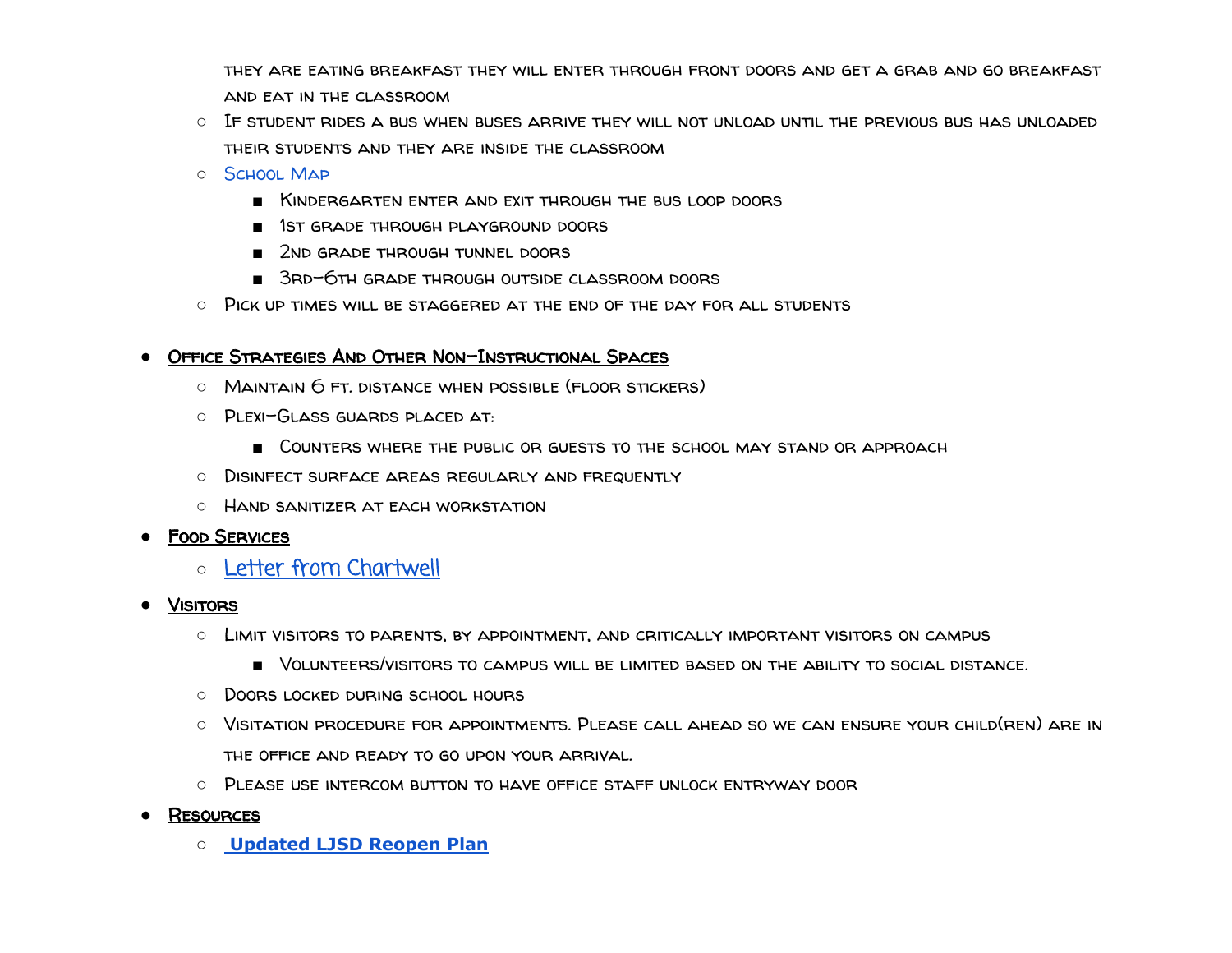## **GREEN - Traditional Schedule (No Community Spread)**

| Logistics          | Arrival/Departure                                              | Transportation                                                                | <b>Recess</b>                                                                                          | Breakfast/Lunch                                                                        | <b>Bathroom</b>                                                                                                         | <b>Physical Classroom</b><br>Space                                                                                 |
|--------------------|----------------------------------------------------------------|-------------------------------------------------------------------------------|--------------------------------------------------------------------------------------------------------|----------------------------------------------------------------------------------------|-------------------------------------------------------------------------------------------------------------------------|--------------------------------------------------------------------------------------------------------------------|
|                    | *Designate<br>Entrance/Exit<br>paths per<br>grade/per building | *Masks Optional<br>* Daily Cleaning<br>Protocols in Place<br>* No Field Trips | *Outside Recess<br>Schedule<br>Implemented<br>Follow Inside<br><b>Recess Protocol</b>                  | *In classroom<br>*Paras/Specialists<br>deliver breakfast<br>and lunch to<br>classrooms | *Daily Deep<br>Cleaning<br>*Frequent cleanings<br>throughout the day<br>* Teach to Bathroom<br>Hygiene<br>* 3 at a time | *6 ft plus 1-inch apart<br>*Students bring their<br>own water bottles-<br>drinking fountains will<br>not be in use |
| <b>Instruction</b> | Face to Face<br>Mon 10:00-3:30<br>Tues-Fri 9:00-3:30           |                                                                               | <b>Lakeland Online</b><br>Academy                                                                      | Classroom<br><b>Materials</b>                                                          | <b>Assessments</b>                                                                                                      | Grading                                                                                                            |
|                    | *full time- 5 days/week normal schedule<br>Monday Late Start   |                                                                               | *A full time online<br>option will be<br>available for students<br>through Lakeland<br>Online Academy. | *No shared<br>materials                                                                | *Assessments will<br>be given in person                                                                                 | <i>*Traditional Grading</i><br><b>Practices</b>                                                                    |

### **YELLOW - Modified Traditional Schedule (Minimal Community/School Spread)**

| <b>Logistics</b> | <b>Arrival/Departure</b>                                       | <b>Transportation</b>                                                         | <b>Recess</b>                                                                           | <b>Breakfast/Lunch</b>                                                                 | <b>Bathroom</b>                                                                                                 | <b>Physical Classroom Space</b>                                                                                    |
|------------------|----------------------------------------------------------------|-------------------------------------------------------------------------------|-----------------------------------------------------------------------------------------|----------------------------------------------------------------------------------------|-----------------------------------------------------------------------------------------------------------------|--------------------------------------------------------------------------------------------------------------------|
|                  | *Designate<br>Entrance/Exit<br>paths per<br>grade/per building | *Masks Optional<br>* Daily Cleaning<br>Protocols in Place<br>* No Field Trips | *Outside Recess<br>Schedule<br>Implemented<br>* Follow Inside<br><b>Recess Protocol</b> | *In classroom<br>*Paras/Specialists<br>deliver breakfast<br>and lunch to<br>classrooms | *Daily Deep<br>Cleaning<br>*Frequent<br>cleanings<br>throughout the<br>day<br>* Teach to<br>Bathroom<br>Hygiene | *6 ft plus 1-inch apart<br>*Students bring their<br>own water bottles-<br>drinking fountains will<br>not be in use |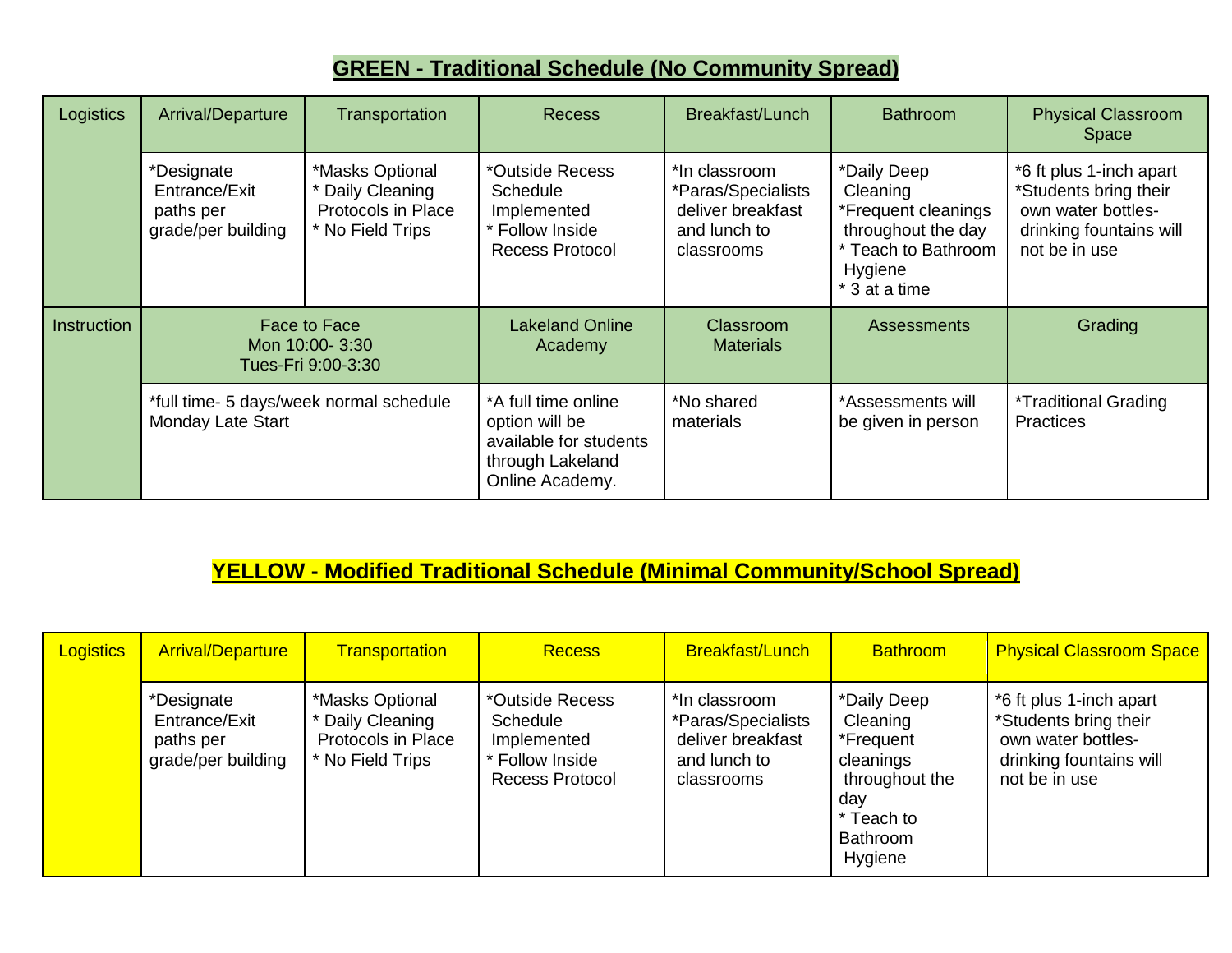|                    |                                                     |                                                                                                        |                                                                  | * 3 at a time                           |                                   |
|--------------------|-----------------------------------------------------|--------------------------------------------------------------------------------------------------------|------------------------------------------------------------------|-----------------------------------------|-----------------------------------|
| <b>Instruction</b> | <b>Face to Face</b><br>$9:00 - 2:30$                | <b>Lakeland Online</b><br>Academy                                                                      | <b>Classroom</b><br><b>Materials</b>                             | <b>Assessments</b>                      | Grading                           |
|                    | 5 days a week in-person<br>Mon-Fri<br>$9:00 - 2:30$ | *A full time online<br>option will be<br>available for students<br>through Lakeland<br>Online Academy. | *No shared<br>materials<br>*Assigned<br>individual<br>Chromebook | *Assessments will<br>be given in person | *Traditional Grading<br>Practices |

# **ORANGE - Blended Learning (Moderate Community/School Spread)**

| <b>Logistics</b> | <b>Arrival/Departure</b>                                       | <b>Transportation</b>                                                         | <b>Recess</b>                                                                                 | <b>Breakfast/Lunch</b>                                                                 | <b>Bathroom</b>                                                                                                                         | <b>Physical Classroom Space</b>                                                                                    |
|------------------|----------------------------------------------------------------|-------------------------------------------------------------------------------|-----------------------------------------------------------------------------------------------|----------------------------------------------------------------------------------------|-----------------------------------------------------------------------------------------------------------------------------------------|--------------------------------------------------------------------------------------------------------------------|
|                  | *Designate<br>Entrance/Exit<br>paths per<br>grade/per building | *Masks optional<br>* Daily Cleaning<br>Protocols in Place<br>* No Field Trips | *Outside<br><b>Recess</b><br>Schedule<br>Implemented<br>* Follow Inside<br>Recess<br>Protocol | *In classroom<br>*Paras/Specialists<br>deliver breakfast<br>and lunch to<br>classrooms | *Daily Deep<br>Cleaning<br>*Frequent<br>cleanings<br>throughout the<br>day<br>* Teach to<br><b>Bathroom</b><br>Hygiene<br>* 3 at a time | *6 ft plus 1-inch apart<br>*Students bring their<br>own water bottles-<br>drinking fountains will<br>not be in use |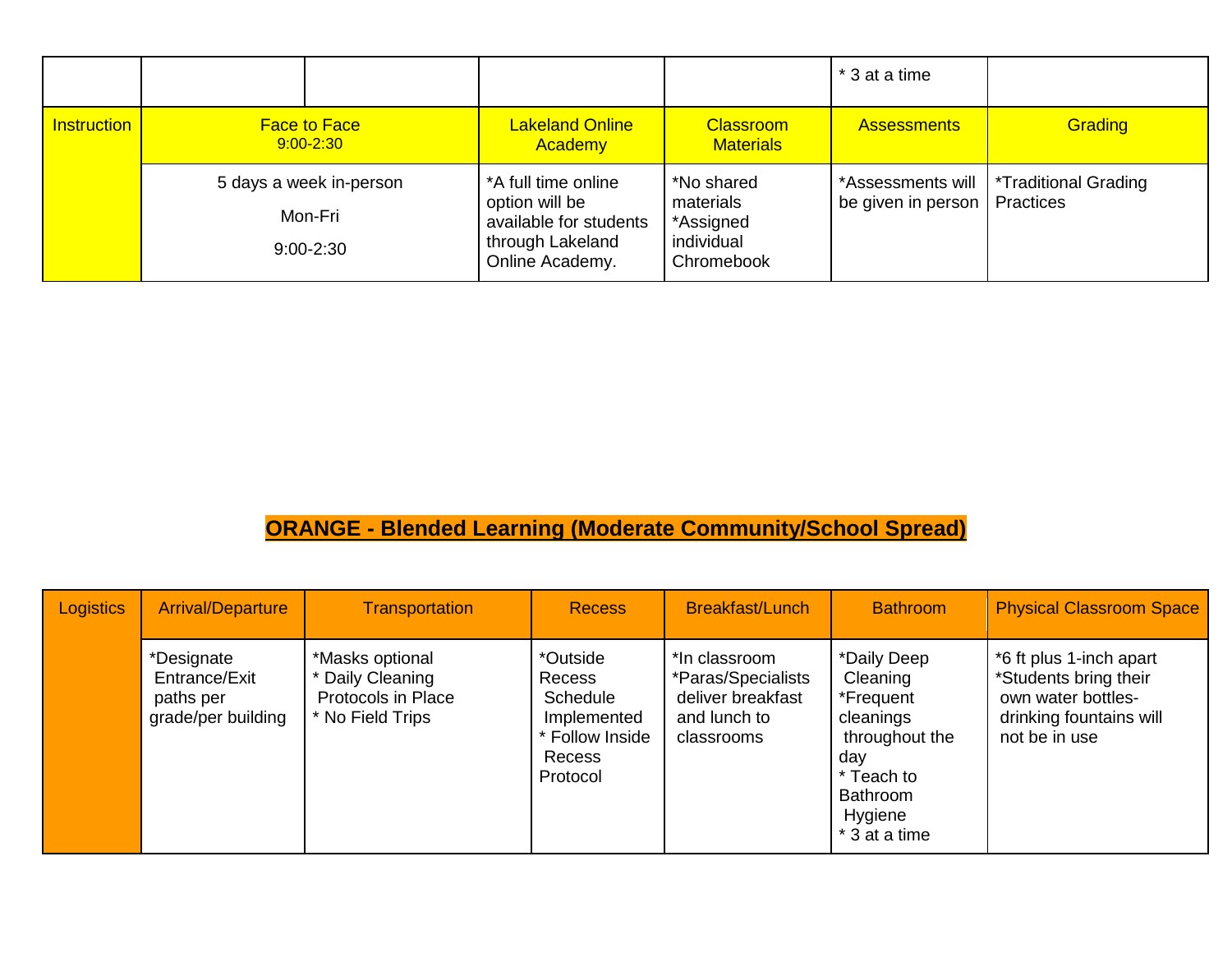| <b>Instruction</b> | <b>Blended Learning Model</b>                                                                                                                                                                                |                                                                                                                           |                                                                                 | Lakeland<br>Online<br>Academy                                                                                                     | <b>Classroom</b><br><b>Materials</b>    | <b>Assessments</b>                                     | Grading |
|--------------------|--------------------------------------------------------------------------------------------------------------------------------------------------------------------------------------------------------------|---------------------------------------------------------------------------------------------------------------------------|---------------------------------------------------------------------------------|-----------------------------------------------------------------------------------------------------------------------------------|-----------------------------------------|--------------------------------------------------------|---------|
|                    | *Blended learning model where students will<br>participate in 5 days of instruction, between<br>learning in-person and via online (livestream<br>{synchronous} or recorded {asynchronous} both<br>available) |                                                                                                                           |                                                                                 | *A full time<br>*No shared<br>online option<br>materials<br>will be<br>available for<br>students<br>through<br>Lakeland<br>Online | *Assessments will<br>be given in person | <i><b>*Traditional Grading</b></i><br><b>Practices</b> |         |
|                    | <b>Mon</b>                                                                                                                                                                                                   | <b>Cohort A</b>                                                                                                           | <b>Cohort B</b>                                                                 | Academy.                                                                                                                          |                                         |                                                        |         |
|                    | Individual<br>Assistance<br>Available<br>parents                                                                                                                                                             | <b>Tues/Thurs</b><br>$9:00 - 3:30$<br>In-Person<br>Mon/Wed/Fri<br>Online<br>*Teachers will provide weekly lesson plans to | <b>Wed/Fri</b><br>$9:00 - 3:30$<br>In-Person<br><b>Mon/Tues/Thurs</b><br>Online |                                                                                                                                   |                                         |                                                        |         |

# **RED - Remote Online Learning (Substantial Community/School Spread)**

| <b>Instruction</b> | <b>Remote Online Learning</b>                                                                                                                   | <b>Lakeland Online</b><br>Academy                                                                      | <b>Classroom</b><br><b>Materials</b> | <b>Assessments</b>                                              | Grading                                  |
|--------------------|-------------------------------------------------------------------------------------------------------------------------------------------------|--------------------------------------------------------------------------------------------------------|--------------------------------------|-----------------------------------------------------------------|------------------------------------------|
|                    | * Students will be learning via online<br>(livestream {synchronous} or recorded<br>{asynchronous} both available)<br><b>*Tentative Schedule</b> | *A full time online<br>option will be<br>available for students<br>through Lakeland<br>Online Academy. | *No shared<br>materials              | be given in person   Practices<br>if needed<br>otherwise online | *Assessments will   *Traditional Grading |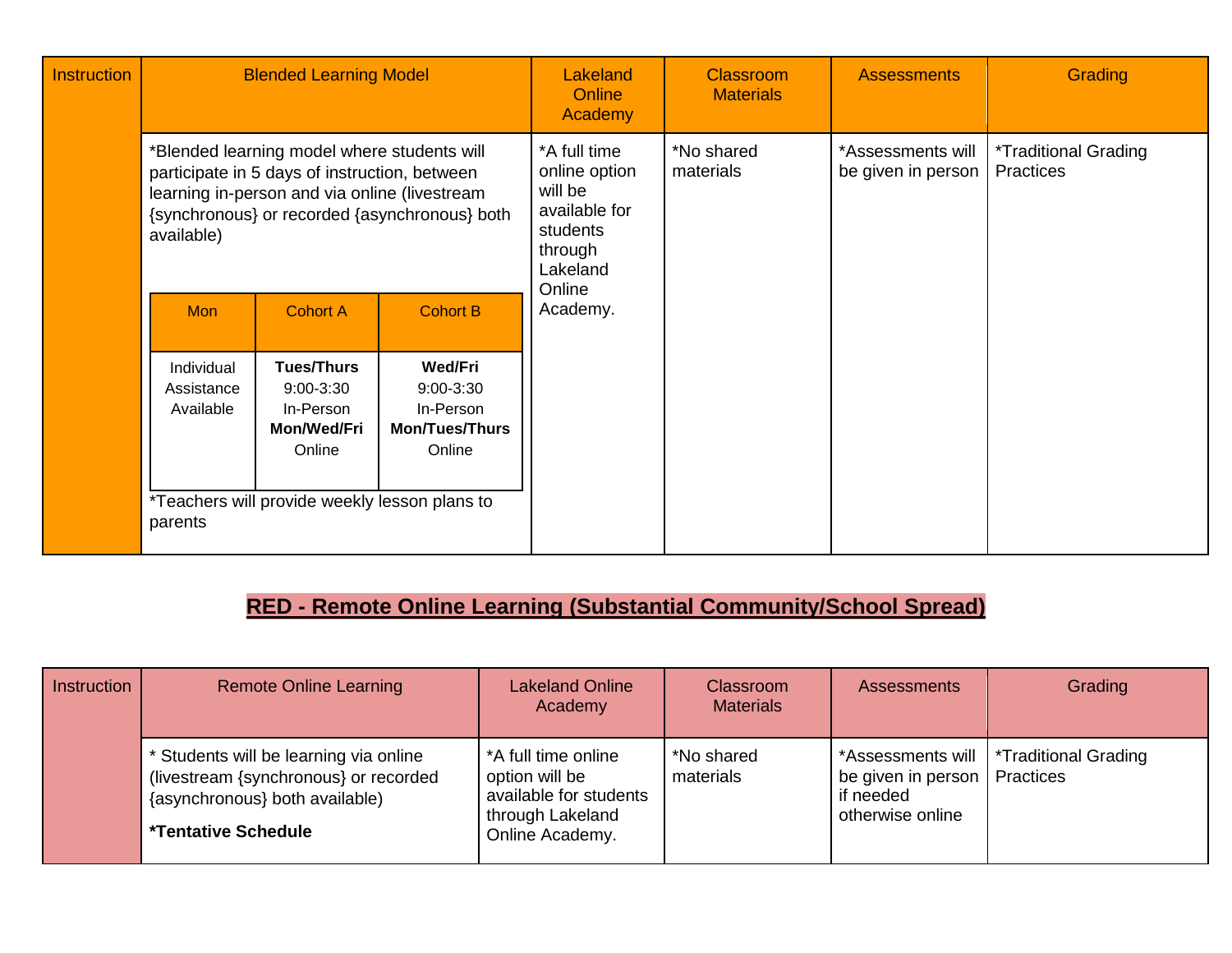| 9:00-10:15- ELA/Social Studies                           |  |  |
|----------------------------------------------------------|--|--|
| 10:15-10:30 Exercise Break                               |  |  |
| 10:30-11:15 Writing/Grammar                              |  |  |
| 11:15-11:45 Lunch                                        |  |  |
| 11:45-1:45 Math/Science                                  |  |  |
| 1:45-3:30- Individualized Support                        |  |  |
| *Teachers will provide weekly lesson<br>plans to parents |  |  |

### **Technology Tools and Resources**

| Category                                           | <b>Adopted Tool</b>                    | <b>Supplementary Tool</b> |
|----------------------------------------------------|----------------------------------------|---------------------------|
| Learning Management System (LMS                    | Google Classroom                       |                           |
| File Storage & Sharing                             | Google Drive                           |                           |
| Document, Slide or Spreadsheet<br>Editing/Creation | Google Docs<br>Slides<br><b>Sheets</b> |                           |
| Video Conferencing                                 | Google Meet                            |                           |
| Communication                                      | Email<br>Phone                         | Class Dojo                |